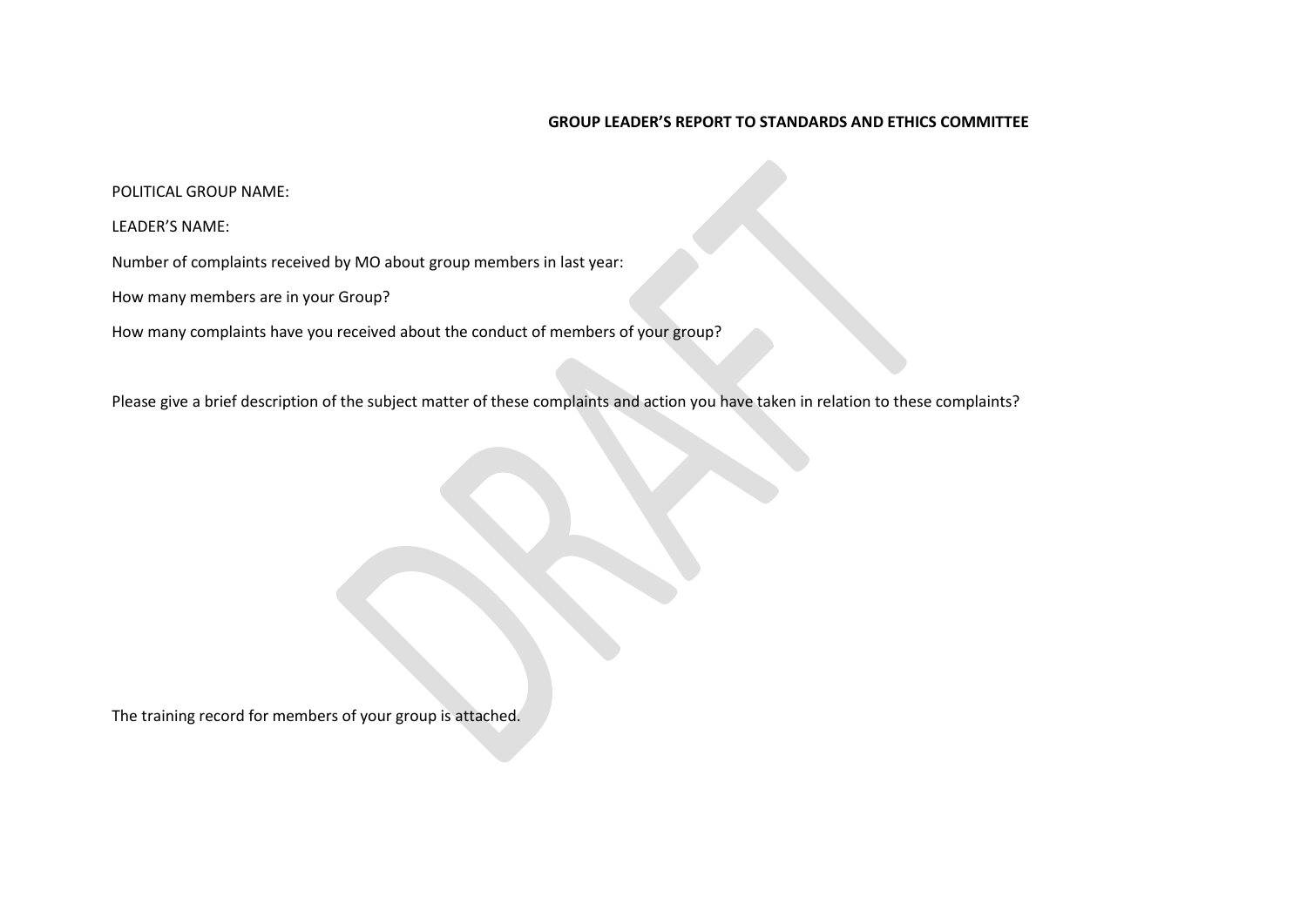PLEASE CONFIRM THE STEPS YOU'VE TAKEN TO: (I) PROMOTE AND MAINTAIN HIGH STANDARDS OF CONDUCT BY MEMBERS OF YOUR GROUP; AND TO (II) CO-OPERATE WITH THE STANDARDS & ETHICS COMMITTEE IN THE DISCHARGE OF ITS FUNCTIONS:

|     | <b>STEPS TAKEN</b>                                                                                                                                                                         | <b>PLEASE</b><br><b>TICK ANY</b><br><b>THAT</b><br><b>APPLY</b> | <b>ANY COMMENTS</b> |
|-----|--------------------------------------------------------------------------------------------------------------------------------------------------------------------------------------------|-----------------------------------------------------------------|---------------------|
|     | Demonstrating personal<br>commitment to and attending<br>relevant development or training<br>on the Member Code of Conduct<br>and equalities                                               |                                                                 |                     |
| 2.1 | Encouraging group members to<br>attend relevant development or<br>training on the Member Code of<br>Conduct and equalities                                                                 |                                                                 |                     |
| 3.  | Asking nominees to a committee<br>to ensure they have attended the<br>recommended training for that<br>committee                                                                           |                                                                 |                     |
| 4.1 | Promoting civility and respect at<br>all times, including on social<br>media, within group<br>communications (including group<br>whatsapps) and meetings and in<br>formal Council meetings |                                                                 |                     |
| 5.  | Promoting informal resolution<br>procedures in the council, and<br>working with the Standards &<br><b>Ethics Committee and Monitoring</b><br>Officer to achieve local resolution           |                                                                 |                     |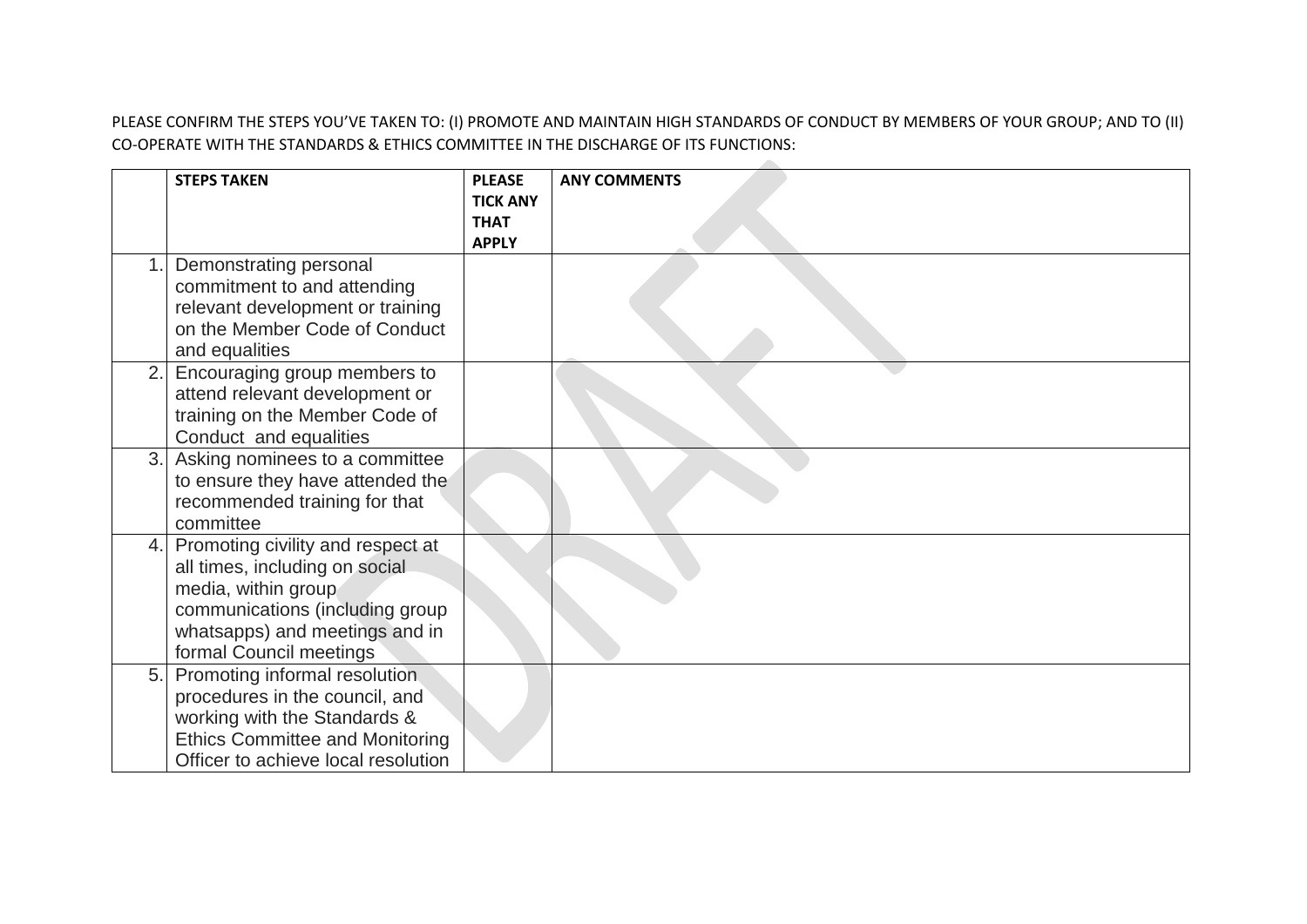| 6.1 | Promoting a culture within the<br>group which supports high<br>standards of conduct and integrity                                                                                                                          |  |
|-----|----------------------------------------------------------------------------------------------------------------------------------------------------------------------------------------------------------------------------|--|
| 7.1 | Attend a meeting of the<br>Standards & Ethics Committee if<br>requested to discuss Code of<br><b>Conduct issues</b>                                                                                                        |  |
| 8.1 | Support any action taken by the<br>Standards & Ethics Committee in<br>relation to a Member found in<br>breach of the Code; and work to<br>implement any recommendations<br>from the Committee about<br>improving standards |  |
| 9.1 | Work together with other group<br>leaders, within reason, to<br>collectively support high<br>standards of conduct within the<br>Council and in public life<br>generally                                                    |  |
|     | 10 Report any concerns about<br>Members' behaviour which have<br>not been remedied by informal<br>actions, in line with the duty to<br>report breaches of the Code of<br>Conduct                                           |  |
|     | Any other steps (please outline<br>any other steps taken)                                                                                                                                                                  |  |

HAVE ALL YOUR GROUP MEMBERS COMPLETED ALL MANDATORY TRAINING? YES / NO (please delete as applicable)